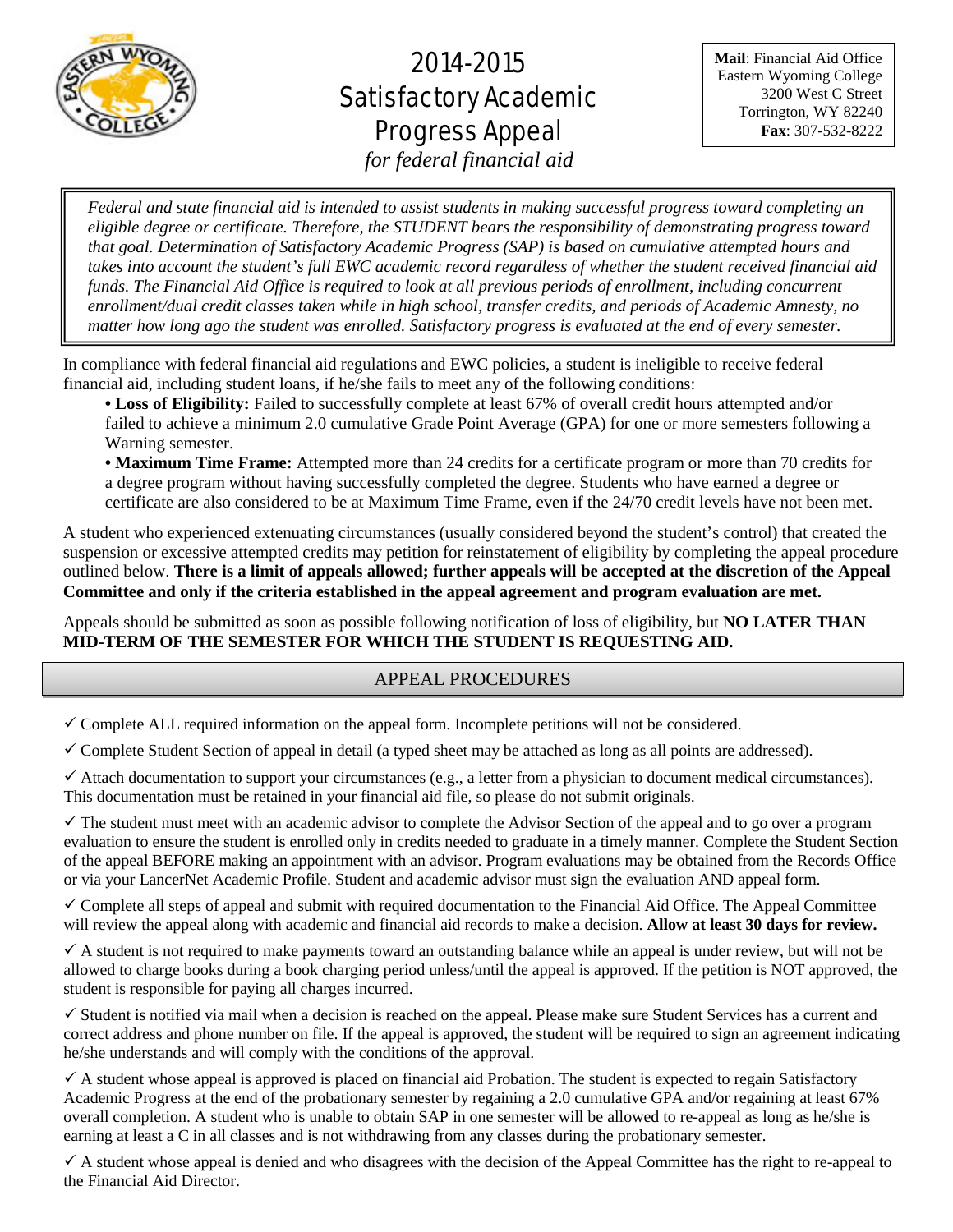### STUDENT INFORMATION

| Last Name                          | First Name                                                     | M.I.      | EWC Student ID Number                                                       |
|------------------------------------|----------------------------------------------------------------|-----------|-----------------------------------------------------------------------------|
| Address (include apartment number) |                                                                |           | Social Security Number (last four digits)                                   |
| City, ST, Zip                      |                                                                |           | Phone Number (include area code)                                            |
|                                    |                                                                |           | <b>STUDENT SECTION</b> (Complete BEFORE meeting with Advisor)               |
|                                    |                                                                |           |                                                                             |
|                                    | Semester for which you are requesting reinstatement:           | Fall 2014 | Spring 2015<br>Summer 2015                                                  |
|                                    | Have you previously filed an appeal for federal financial aid? | Yes       | No                                                                          |
|                                    |                                                                |           | If planning to transfer to a four-year institution, please indicate school: |
|                                    | If you have attended other colleges, please list here:         |           |                                                                             |

*All official transcripts must be on file and evaluated by the Records Office before appeal will be reviewed.*

\* Please provide a detailed statement explaining why you believe the Appeal Committee should grant your request for continuation of your aid. **Make sure to address EACH semester that you did not meet minimum SAP standards.**  Although your reasons may be personal, the Committee requires explanation in order to make an informed decision based on the merit of your claims for appeal. Your appeal application will remain confidential. Please be specific, provide clear detail about your educational goals and attach supporting documentation. You may attach additional sheets if needed.

 What extenuating factors or circumstances have affected your academic performance? Include explanations for receiving deficient grades and /or reason for a cumulative GPA below 2.0. Also explain any circumstances that may have contributed to your withdrawing from or not completing your classes.

**\_\_\_\_\_\_\_\_\_\_\_\_\_\_\_\_\_\_\_\_\_\_\_\_\_\_\_\_\_\_\_\_\_\_\_\_\_\_\_\_\_\_\_\_\_\_\_\_\_\_\_\_\_\_\_\_\_\_\_\_\_\_\_\_\_\_\_\_\_\_\_\_\_\_\_\_\_\_\_\_\_\_\_\_\_\_\_\_\_\_\_\_\_\_\_\_\_\_\_\_\_\_\_\_\_\_\_**

\_\_\_\_\_\_\_\_\_\_\_\_\_\_\_\_\_\_\_\_\_\_\_\_\_\_\_\_\_\_\_\_\_\_\_\_\_\_\_\_\_\_\_\_\_\_\_\_\_\_\_\_\_\_\_\_\_\_\_\_\_\_\_\_\_\_\_\_\_\_\_\_\_\_\_\_\_\_\_\_\_\_\_\_\_\_\_\_\_\_\_\_\_\_\_\_\_\_\_\_\_\_\_\_\_\_\_

\_\_\_\_\_\_\_\_\_\_\_\_\_\_\_\_\_\_\_\_\_\_\_\_\_\_\_\_\_\_\_\_\_\_\_\_\_\_\_\_\_\_\_\_\_\_\_\_\_\_\_\_\_\_\_\_\_\_\_\_\_\_\_\_\_\_\_\_\_\_\_\_\_\_\_\_\_\_\_\_\_\_\_\_\_\_\_\_\_\_\_\_\_\_\_\_\_\_

**\_\_\_\_\_\_\_\_\_\_\_\_\_\_\_\_\_\_\_\_\_\_\_\_\_\_\_\_\_\_\_\_\_\_\_\_\_\_\_\_\_\_\_\_\_\_\_\_\_\_\_\_\_\_\_\_\_\_\_\_\_\_\_\_\_\_\_\_\_\_\_\_\_\_\_\_\_\_\_\_\_\_\_\_\_\_\_\_\_\_\_\_\_\_\_\_\_\_\_\_\_\_\_\_\_\_\_**

\_\_\_\_\_\_\_\_\_\_\_\_\_\_\_\_\_\_\_\_\_\_\_\_\_\_\_\_\_\_\_\_\_\_\_\_\_\_\_\_\_\_\_\_\_\_\_\_\_\_\_\_\_\_\_\_\_\_\_\_\_\_\_\_\_\_\_\_\_\_\_\_\_\_\_\_\_\_\_\_\_\_\_\_\_\_\_\_\_\_\_\_\_\_\_\_\_\_\_\_\_\_\_\_\_\_\_

 $\rightarrow$  Explain what changes have taken place and outline what positive measures you have taken that will allow you to resolve the deficiencies and ensure future academic success. If you are meeting with an academic advisor, tutor, counselor or attending study skills sessions on a regular basis, please indicate below.

**\_\_\_\_\_\_\_\_\_\_\_\_\_\_\_\_\_\_\_\_\_\_\_\_\_\_\_\_\_\_\_\_\_\_\_\_\_\_\_\_\_\_\_\_\_\_\_\_\_\_\_\_\_\_\_\_\_\_\_\_\_\_\_\_\_\_\_\_\_\_\_\_\_\_\_\_\_\_\_\_\_\_\_\_\_\_\_\_\_\_\_\_\_\_\_\_\_\_\_\_\_\_\_\_\_\_\_**

\_\_\_\_\_\_\_\_\_\_\_\_\_\_\_\_\_\_\_\_\_\_\_\_\_\_\_\_\_\_\_\_\_\_\_\_\_\_\_\_\_\_\_\_\_\_\_\_\_\_\_\_\_\_\_\_\_\_\_\_\_\_\_\_\_\_\_\_\_\_\_\_\_\_\_\_\_\_\_\_\_\_\_\_\_\_\_\_\_\_\_\_\_\_\_\_\_\_\_\_\_\_\_\_\_\_\_

\_\_\_\_\_\_\_\_\_\_\_\_\_\_\_\_\_\_\_\_\_\_\_\_\_\_\_\_\_\_\_\_\_\_\_\_\_\_\_\_\_\_\_\_\_\_\_\_\_\_\_\_\_\_\_\_\_\_\_\_\_\_\_\_\_\_\_\_\_\_\_\_\_\_\_\_\_\_\_\_\_\_\_\_\_\_\_\_\_\_\_\_\_\_\_\_\_\_

\_\_\_\_\_\_\_\_\_\_\_\_\_\_\_\_\_\_\_\_\_\_\_\_\_\_\_\_\_\_\_\_\_\_\_\_\_\_\_\_\_\_\_\_\_\_\_\_\_\_\_\_\_\_\_\_\_\_\_\_\_\_\_\_\_\_\_\_\_\_\_\_\_\_\_\_\_\_\_\_\_\_\_\_\_\_\_\_\_\_\_\_\_\_\_\_\_\_